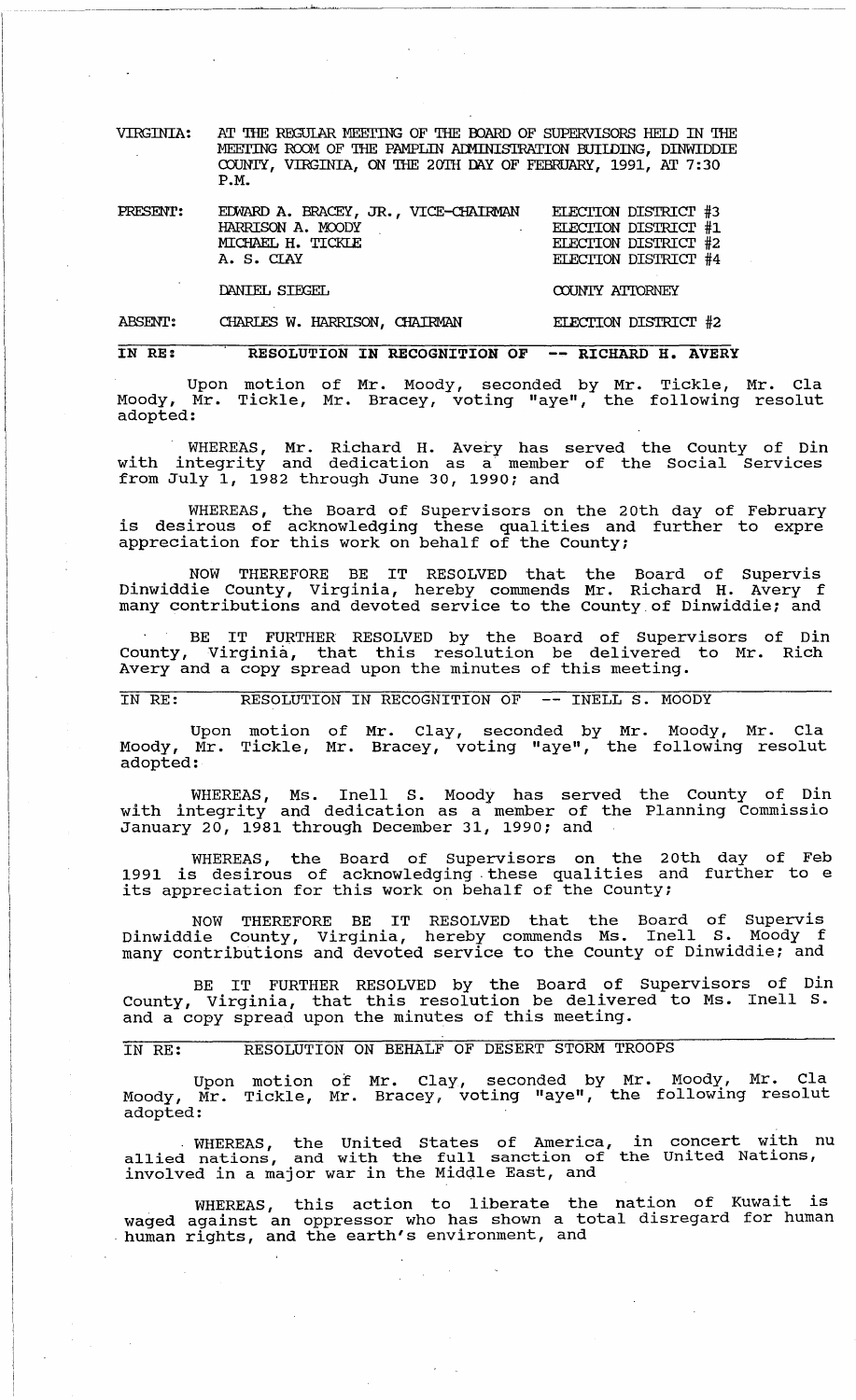$\mathcal{L}^{\text{max}}_{\text{max}}$  and  $\mathcal{L}^{\text{max}}_{\text{max}}$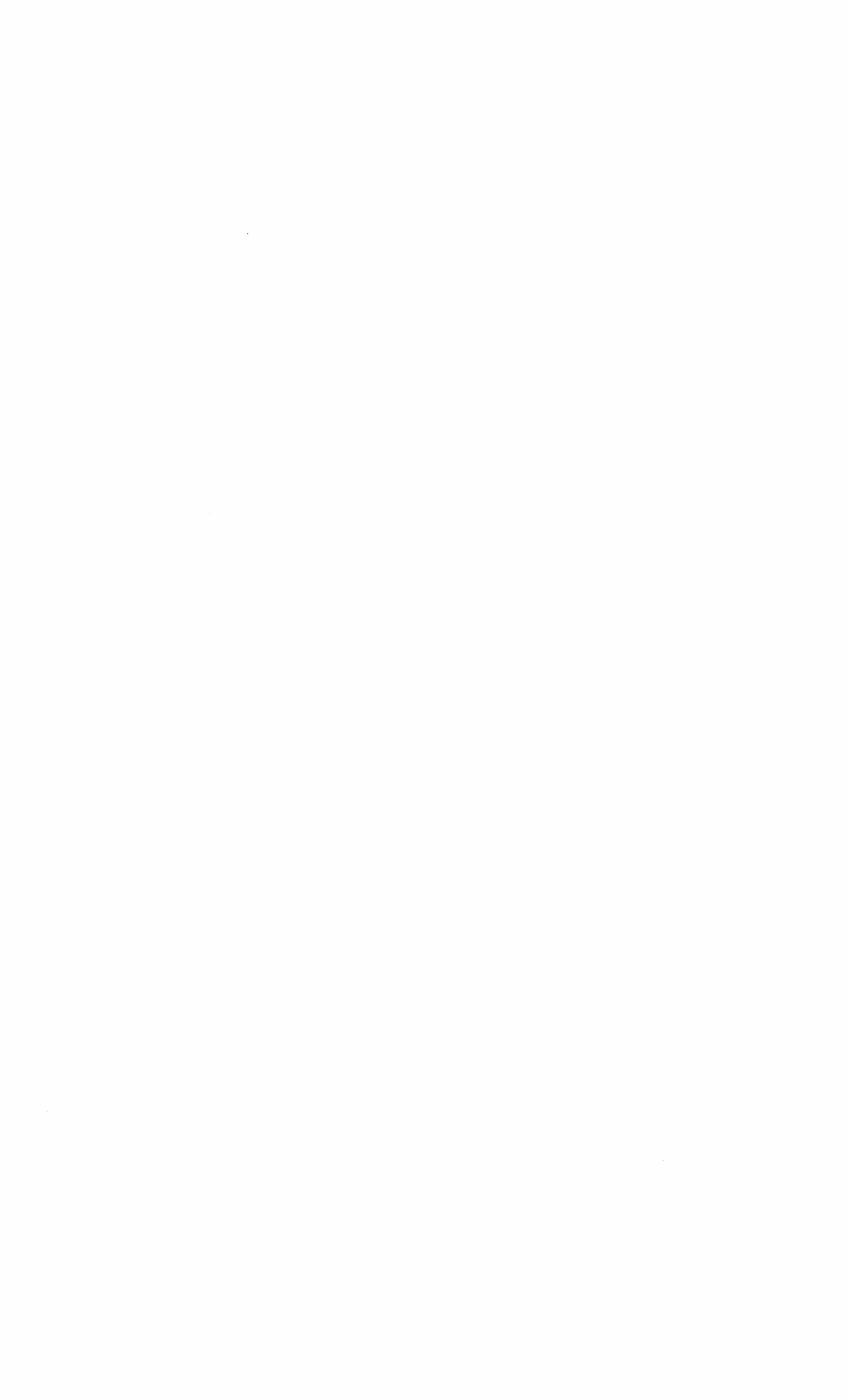WHEREAS, Jefferson stated, "The Tree of Liberty must be refreshed from time to time with the blood of patriots and tyrants", and now is such a time, and

LJ <sup>J</sup>

!J.

WHEREAS, American troops are now being called upon once again to make the supreme sacrifice for the benefit of the world at large, and

WHEREAS, many of these troops have homes and families among the residents of Dinwiddie and the other areas around Fort Lee, and

WHEREAS, it is imperative that we as citizens of this great Country do all within our ability to demonstrate our unflagging support for our brave troops, so that their morale will remain high and their courage will not falter,

NOW, *THEREFORE,* BE IT RESOLVED, that the Board of SUpervisors and the Citizens of Dinwiddie County do hereby express our unqualified support of our Commander in Chief and our military forces now in the Persian Gulf, as well as all the Coalition Forces who join our troops in the effort to oust Saddam Hussien and his forces from Kuwait and restore peace to the Middle East; further, we hereby encourage all citizens to do whatever they can, even by the smallest gesture, to make known their feelings of pride, concern and support to the families and loved ones of those who are now defending the ideals we as Americans hold so dear.

# m *RE: MINUTES*

Upon motion of Mr. Tickle, seconded by Mr. Clay, Mr. Clay, Mr. Moody, Mr. Tickle, Mr. Bracey, voting "aye",

BE IT RESOLVED by the Board of Supervisors of Dinwiddie County, Virginia, that the minutes of the February 6, 1991 Continuation Meeting, and the February 6, 1991 Regular Meeting are hereby approved in their entirety.

# m *RE:* ClAIMS

Upon motion of Mr. Moody, seconded by Mr. Tickle, Mr. Clay, Mr. Moody, Mr. Tickle, Mr. Bracey, voting "aye",

BE IT RESOLVED by the Board of SUpervisors of Dinwiddie County, Virginia, that the following claims are approved and funds appropriated for same using checks #12491 thru #12639 (void check #12490): General Fund - \$115,776.94; E911 - \$114.67; Self Insurance - \$28,686.21; capital Projects - \$5,019.40; Law Library - \$261.21 for a total of \$149,858.42.

Mr. Tickle asked Mr. William E. Jones, Treasurer, if he could find out how many dog tags have been sold in the County - versus how many should be sold.

## m *RE:* IDA PAYMENT OF mSURANCE PREMIUM

Upon motion of Mr. Clay, seconded by Mr. Tickle, Mr. Clay, Mr. Moody, Mr. Tickle, Mr. Bracey, voting "aye", payment of the liability insurance premium from the Department of Risk Management in the amount of \$500 for the Industrial Development Authority is approved.

## IN RE: CITIZEN COMMENTS

1. Mr. Freeman Browning of Halligan Park Road stated he was quite upset with the Board Members for the manner in which he had been treated over his efforts on a road name change.

2. Mr. Harry Clay, representing the Dinwiddie Rescue Squad, submitted to the Board their annual report. He requested some financial assistance from the Board to purchase an ambulance. '!he Squad has located a manufacturer who will re-build and put a new chassis under a 1985 box for about \$32,000 which will have a new ambulance guarantee. They are responsible for \$16,000 and would like any assistance the Board can give in the next fiscal year. He· also requested the Squad's share of . the" 'IWo-For-Life" funds for 1990 be sent to them. Mr. Clay was asked to submit his request for financial assistance on the new ambulance in his FY 92 budget request.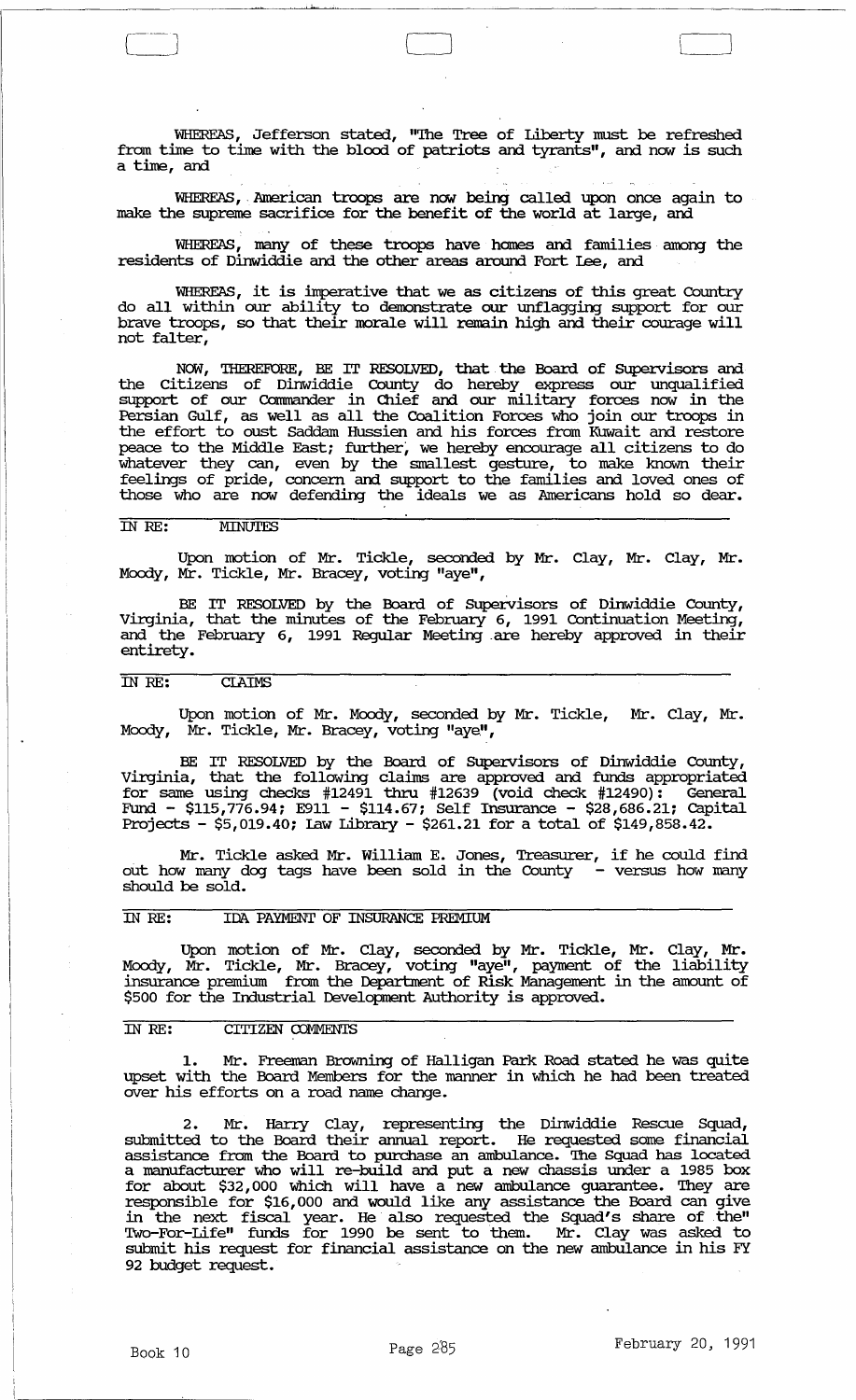Mr. Bracey requested that the "Two-For-Life" request be placed on the March 6, 1991 agenda.

3. Mr. Thomas Morgan, appeared representing a group of citizens who are now forming a Neighborhood Watch for the Flank Road area. He stated they discovered that this area is being used to deal crack cocaine. He found large sums of vials and turned the information over to the Sheriff's Department. He informed the Board that West Petersburg is not the only area that has problems with drugs.

Mr. Tickle commended Mr. Morgan for his efforts and asked him to continue it in the hopes that other people will follow his leadership.

IN RE: FORESTRY DIVISION -- REGIONAL FORESTER 1990 YEARLY REPORT

Mr. C. Crockett Morris, Jr., Regional Forester, presented the armual forestry division report for 1990.

IN RE: SOlE SOURCE RESOIIJTION -- OOISSEAU EVANS & *ASSOCIATES,* INC.

A motion was made by Mr. Moody, seconded by Mr. Tickle to adopt the resolution.

Mr. Clay asked if the Board was going to have a chance to see <sup>a</sup> rough draft of the advertising material. The county Administrator stated he had one in his office for inspection.

The motion made, Mr. Bracey, Mr. Clay, Mr. Moody, Mr. Tickle, voting "aye", the following resolution is adopted:

WHEREAS, The Dinwiddie County Board of Supervisors (the "Board) has detennined a need exists to actively market the economic development potential of Dinwiddie COunty (the "county"), am

WHEREAS, the Board, has reviewed the availability of fims which are able to provide advertising am public relations services to the County which are necessary to market the County's resources, and

WHEREAS, the Board, pursuant to Virginia COde section 11-410. am Dinwiddie COde Section 2-68, has made the detennination that there is only one source available for that which is to be procured. Said detennination was based on the above-referenced review of available advertising finns am the services provided by Boisseau Evans & Associates, Inc.

NOW, 'IHEREFORE, BE IT RESOLVED, that the Dinwiddie COunty Board of SUpervisors hereby detennines that Boisseau Evans & Associates, Inc. is the only source practicably available to provide the advertising and public relations services to market the COunty's resources for economic development purposes required by the COunty am the COunty Administrator is hereby authorized to enter into a contract with that firm as of February 20, 1991 to procure the services required.

This resolution shall be immediately effective.

IN RE: SPECIAL ENTERrAINMENT PERMIT - PEI'ERSBORG JAYCEES

An application submitted by the Petersburg Jaycees for their annual pignic was submitted to the Board for approval. 'Ihe event is scheduled for May 1, 1990 from 4:00 - 8:00 p.m.

Mr. Tickle asked that the Petersburg Jaycees be requested to add the Dinwiddie Fire and Rescue to the list of rescue squads to receive a share of the proceeds.

Upon motion of Mr. Clay, seconded by Mr. Moody, Mr. Clay, Mr. Moody, Mr. Tickle, Mr. Bracey, voting "aye", the special entertainment pennit for the Petersburg Jaycees was approved with all conditions stated therein.

## IN RE: DEMOLITION OF OLD JAIL -- CONTRACT AWARD

 $\alpha$  and  $\beta$  and  $\beta$  .

'Ihe following bids were received for the demolition of the old jail:

للمنداب